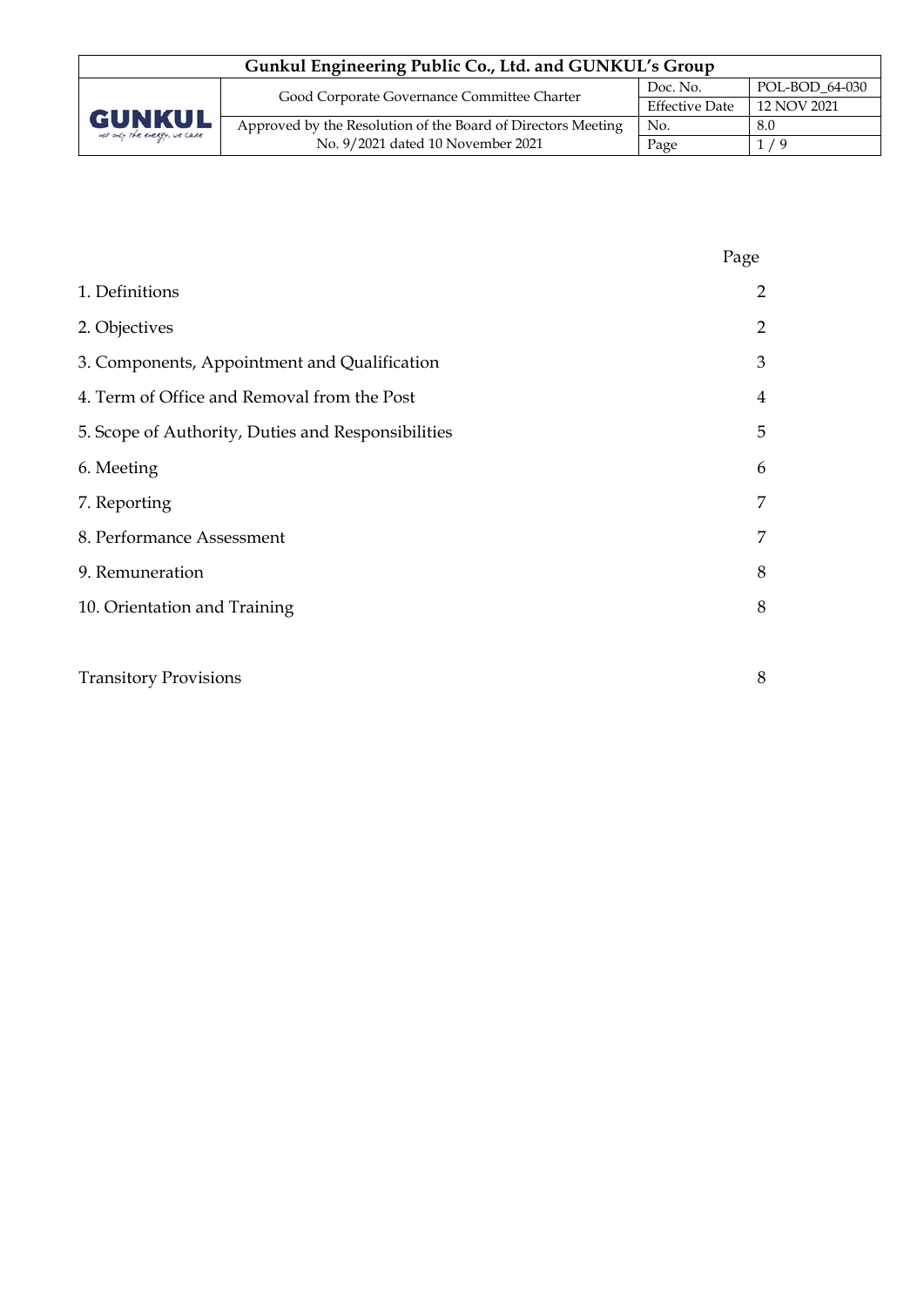| Gunkul Engineering Public Co., Ltd. and GUNKUL's Group |                                                              |                       |                |  |  |
|--------------------------------------------------------|--------------------------------------------------------------|-----------------------|----------------|--|--|
| <b>GUNKUL</b><br>not only the energy, we care          | Good Corporate Governance Committee Charter                  | Doc. No.              | POL-BOD 64-030 |  |  |
|                                                        |                                                              | <b>Effective Date</b> | 12 NOV 2021    |  |  |
|                                                        | Approved by the Resolution of the Board of Directors Meeting | No.                   | 8.0            |  |  |
|                                                        | No. 9/2021 dated 10 November 2021                            | Page                  | 2/9            |  |  |

#### **1. Definitions**

| "Company"                  | Gunkul Engineering Public Co., Ltd.                       |
|----------------------------|-----------------------------------------------------------|
| "GUNKUL's Group"           | Subsidiary and affiliated companies of                    |
|                            | Gunkul Engineering Public Co., Ltd.                       |
| "Board of Directors"       | Board of Directors of Gunkul Engineering Public Co., Ltd. |
| "Good Corporate Governance | Good Corporate Governance Committee of                    |
| Committee"                 | Gunkul Engineering Public Co., Ltd.                       |
| "Member of Good Corporate  | Member of the Good Corporate Governance Committee         |
| Governance Committee"      | of Gunkul Engineering Public Co., Ltd.                    |
| "Independent Director"     | Non-Executive Director with qualification of              |
|                            | independence in accordance with the requirements of       |
|                            | the notification of the Capital market Supervision        |
|                            | Committee No. Thor Jor 28/2551                            |
| "Executive"                | The person who takes the office of the deputy supervisor  |
|                            | or upper of Gunkul Engineering Public Co., Ltd. and its   |
|                            | corporate group                                           |

#### **2. Objectives**

The Board of Directors of the company has deemed suitable to arrange the "Good Corporate Governance Committee Charter" as a framework and guideline to perform the work as assigned by the board of directors of the company and the good corporate governance committee is required to support the work of the board of directors of the company to determine the good corporate governance policy and guidelines of the company to accommodate the international good corporate governance concept to be practiced by the listed company to ensure an overall concrete outcome of the organization in accordance with the good corporate governance concept to enhance the company to grow in a sustainable manner and to manage its business in an ethical, transparent and verifiable manner. That will enhance confidence of the shareholders, investors, stakeholders and all related parties.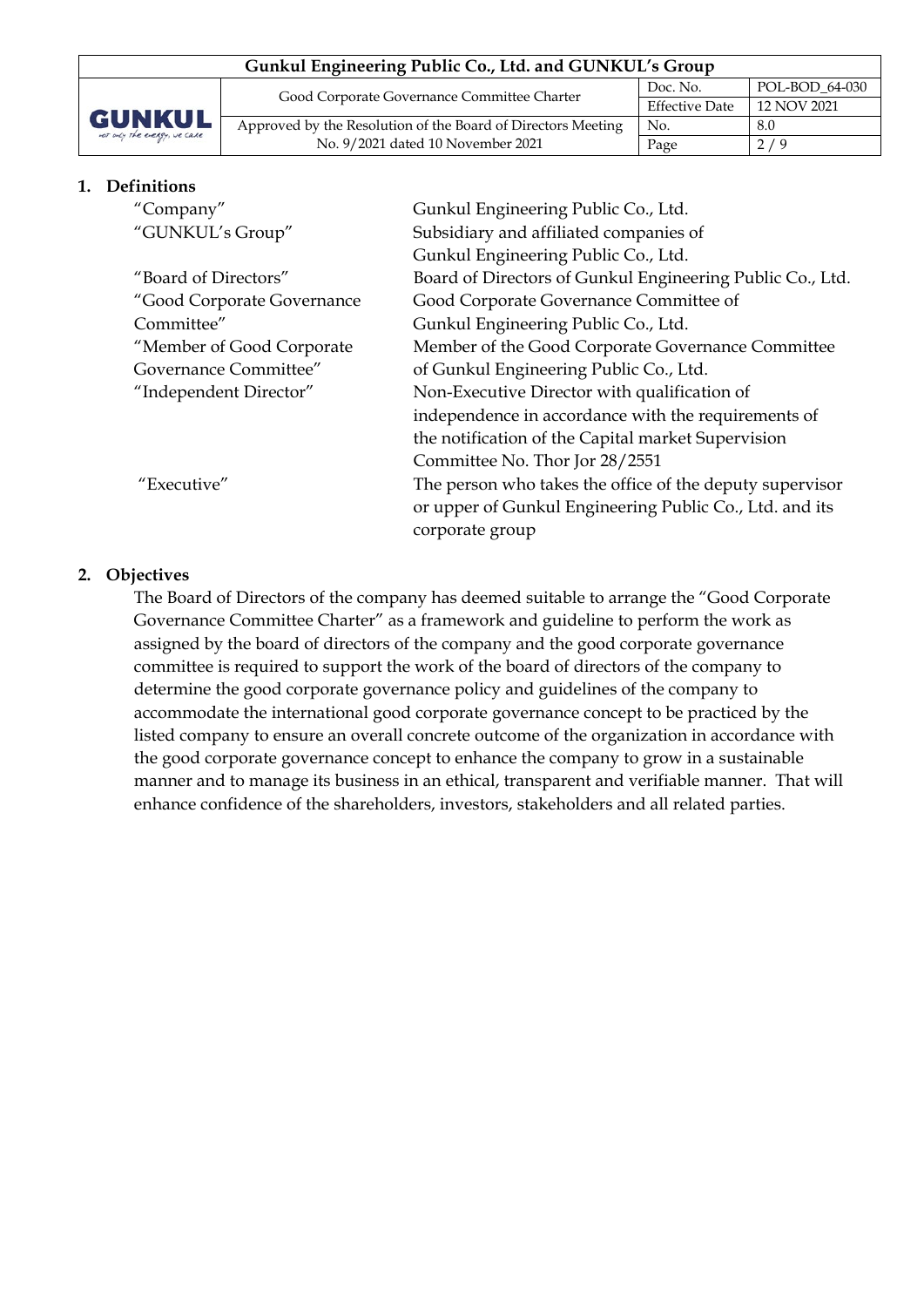| Gunkul Engineering Public Co., Ltd. and GUNKUL's Group |                                                              |                       |                |  |  |
|--------------------------------------------------------|--------------------------------------------------------------|-----------------------|----------------|--|--|
| <b>GUNKUL</b><br>not only the energy, we care          | Good Corporate Governance Committee Charter                  | Doc. No.              | POL-BOD 64-030 |  |  |
|                                                        |                                                              | <b>Effective Date</b> | 12 NOV 2021    |  |  |
|                                                        | Approved by the Resolution of the Board of Directors Meeting | No.                   | 8.0            |  |  |
|                                                        | No. 9/2021 dated 10 November 2021                            | Page                  | 3/9            |  |  |

# **3. Components, Appointment and Qualification**

- 3.1 Components and appointment
	- 3.1.1 The Board of Directors of the company will appoint the Good Corporate Governance Committee by selecting the directors and/or the executives of the company for a certain number and/or the qualified persons.
	- 3.1.2 There are at least 3 committee members in the Good Corporate Governance Committee and half of them are required not to be the executives of the company.
	- 3.1.3 The Board of Directors of the company is required to appoint the Chairman of the Good Corporate Governance Committee.
	- 3.1.4 The company will propose its employee to be the Secretary of the Good Corporate Governance Committee with approval from the Good Corporate Governance Committee.

### 3.2 Qualification

- 3.2.1 The Chairman of the Good Corporate Governance Committee is required not to be the chairman of the Board of Directors of the company.
- 3.2.2 The Good Corporate Governance Committee member is required to be knowledgeable in good corporate governance and competent and experienced in the work as the Good Corporate Governance Committee to accomplish the objectives of the company
- 3.2.3 Member of the Good Corporate Governance Committee is required not to be the person possessing the qualification forbidden by the law on public limited company, the law on securities and stock exchange and other related laws
- 3.2.4 To devote sufficient and appropriate time to perform the duty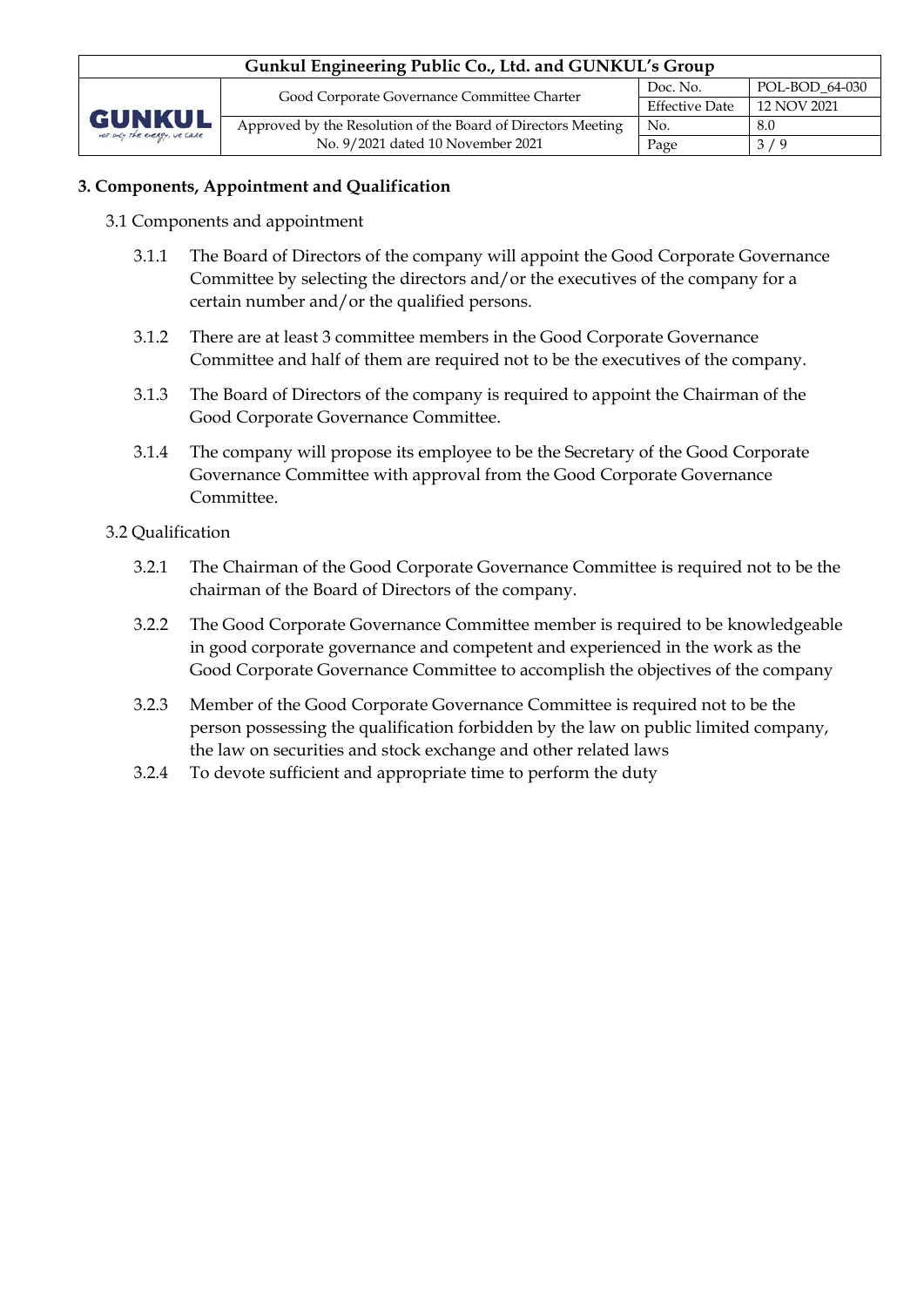# 4. T**erm of Office and Removal from the Post**

- 4.1 Term in Office
	- 4.1.1 The Good Corporate Governance Committee is allowed to stay in his office for 3 years while the Good Corporate Governance Committee who is leaving his office at the expiry of his term may be appointed by the Board of Director to stay in the office for another term.
	- 4.1.2 When the office of the Good Corporate Governance Committee is vacant for any reason except the expiry of his term in accordance with Clause 4.1.1., the Board of Directors will appoint the person with complete qualification to be a Good Corporate Governance Committee to make complete number as indicated by the Board of Directors in this charter and the person appointed to be in the office is allowed to stay in the office for remaining term only.
	- 4.1.3 To appoint the new member of the Good Corporate Governance Committee to make a complete number as prescribed, it is required to be undertaken rapidly to ensure continuity in the operation of the Good Corporate Governance Committee.
- 4.2 Removal from the Post
	- 4.2.1 The Good Corporate Governance Committee is required to leave his office in the following cases.
		- 1. Expiry of the term
		- 2. Death
		- 3. Resignation
		- 4. Lack of qualification to be the risk management committee member
		- 5. Resolution of the board of directors passed with majority vote on removal
		- 6. Being a bankrupt person, quasi-incompetent person or incompetent person
		- 7. Being imprisoned or sentenced to be imprisoned by the court in the final court procedure unless it is miscellaneous wrongdoing or act of negligence
	- 4.2.2 The Good Corporate Governance Committee who has desired to resign from his office, he is required to inform the company in writing at least one month in advance unless there is force majeure with proper justification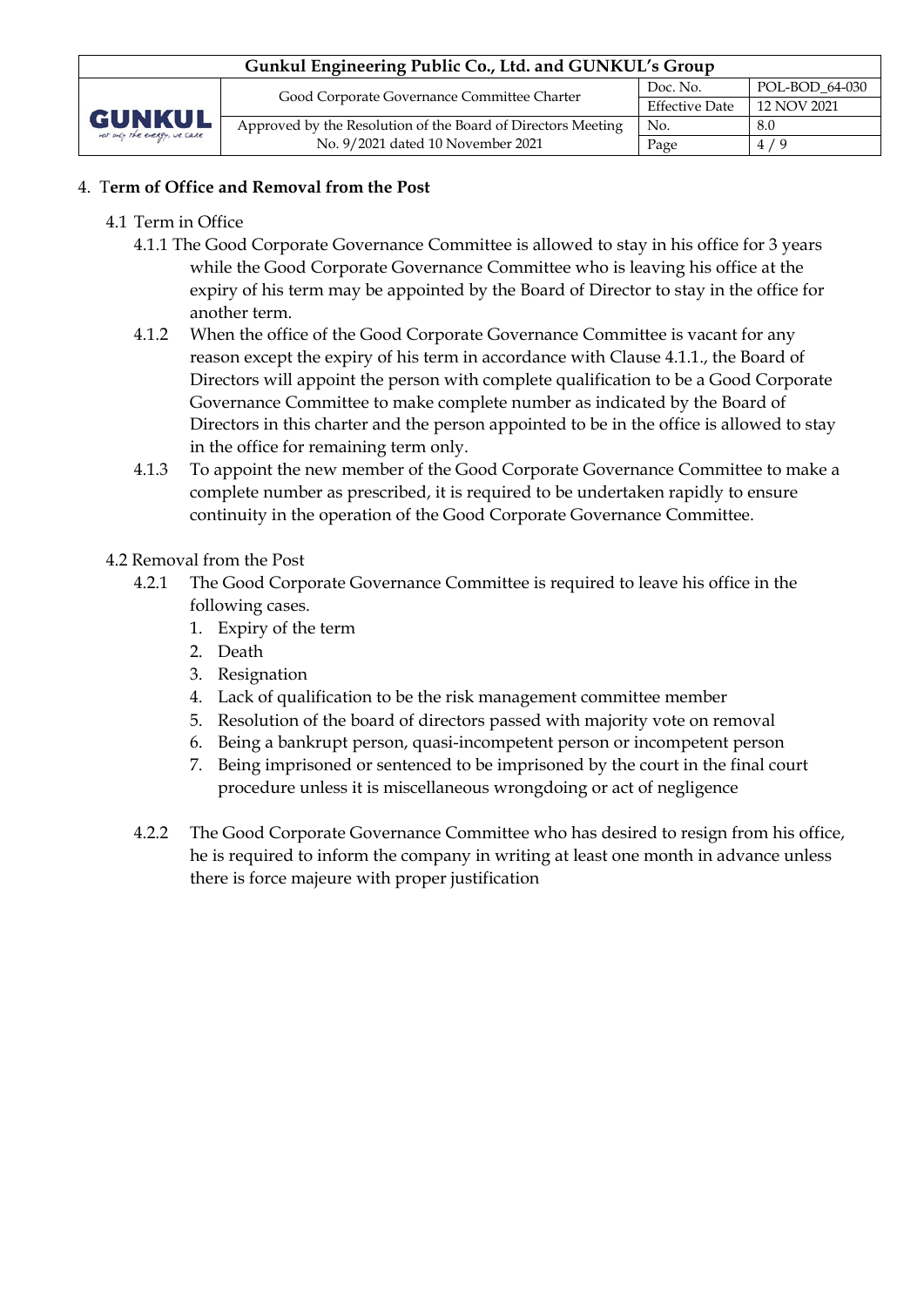| Gunkul Engineering Public Co., Ltd. and GUNKUL's Group |                                                              |                       |                |  |  |
|--------------------------------------------------------|--------------------------------------------------------------|-----------------------|----------------|--|--|
| <b>GUNKUL</b><br>not only the energy, we care          | Good Corporate Governance Committee Charter                  | Doc. No.              | POL-BOD 64-030 |  |  |
|                                                        |                                                              | <b>Effective Date</b> | 12 NOV 2021    |  |  |
|                                                        | Approved by the Resolution of the Board of Directors Meeting | No.                   | 8.0            |  |  |
|                                                        | No. 9/2021 dated 10 November 2021                            | Page                  | 5/9            |  |  |

### 5. Scope of Authority, Duties and Responsibilities

The Board of Directors of the company has determined the scope of authority, duties and responsibilities of the Good Corporate Governance Committee as follows.

- 5.1 To determine policies, guidelines and framework on good corporate governance of the company, including other work undertaken and related to good corporate governance such as sustainable management, social responsibility, anti-corruption measures including establishing a Compliance Unit and guidelines to the Board of Directors of the company
- 5.2 To supervise and monitor to ensure that the company, corporate group, committee, executives, employees and stakeholders have complied with the policies and guidelines provided and with the laws or requirements related to good corporate governance principles, anti-corruption measures and guidelines, business conducts and ethics through continued appropriate development
- 5.3 To review the guidelines in accordance with good corporate governance principles of the company in comparison with the international guidelines and to provide recommendations on appropriate improvement to the board of directors of the company
- 5.4 To propose the board of directors of the company, sub-committee and the management with rules and criteria on good corporate governance, business conducts and ethics, and proper business practices
- 5.5 To encourage and support the company to distribute the good corporate governance principles, including information on related matters consistently so the sub-committee, the executives and every level of employees will acknowledge and understand.
- 5.6 To promote and support the company to participate in the assessment or ranking contest on good corporate governance to develop and upgrade the good corporate governance standard of company continuously.
- 5.7 To assess performance of the good corporate governance committee, to provide recommendations on development and improvement to the board of directors for acknowledgment and information to determine the policy on continued development of the organization.
- 5.8 To review the charter of the good corporate governance committee annually.
- 5.9 To prepare an activity report of the good corporate governance committee for disclosure in the annual registration statement (form 56-1 one report) of the company and such report will be signed by the chairman of the good corporate governance committee.
	- 1. Overall comments or remarks that the good corporate governance committee has learned from the duty performed in accordance with the charter
	- 2. Other reports that the good corporate governance committee has viewed that the shareholders and the investors should know within the scope of authority and responsibility assigned by the board of directors of the company
	- 3. Number of meetings of the good corporate governance committee and attendance to the meeting by each good corporate governance committee, including remuneration received by each good corporate governance committee
- 5.10 To perform the duty, the good corporate governance committee may ask for independent opinion from the other professional consultant as deemed necessary at the expense of the company
- 5.11 To perform any other task assigned by the Board of Directors of the company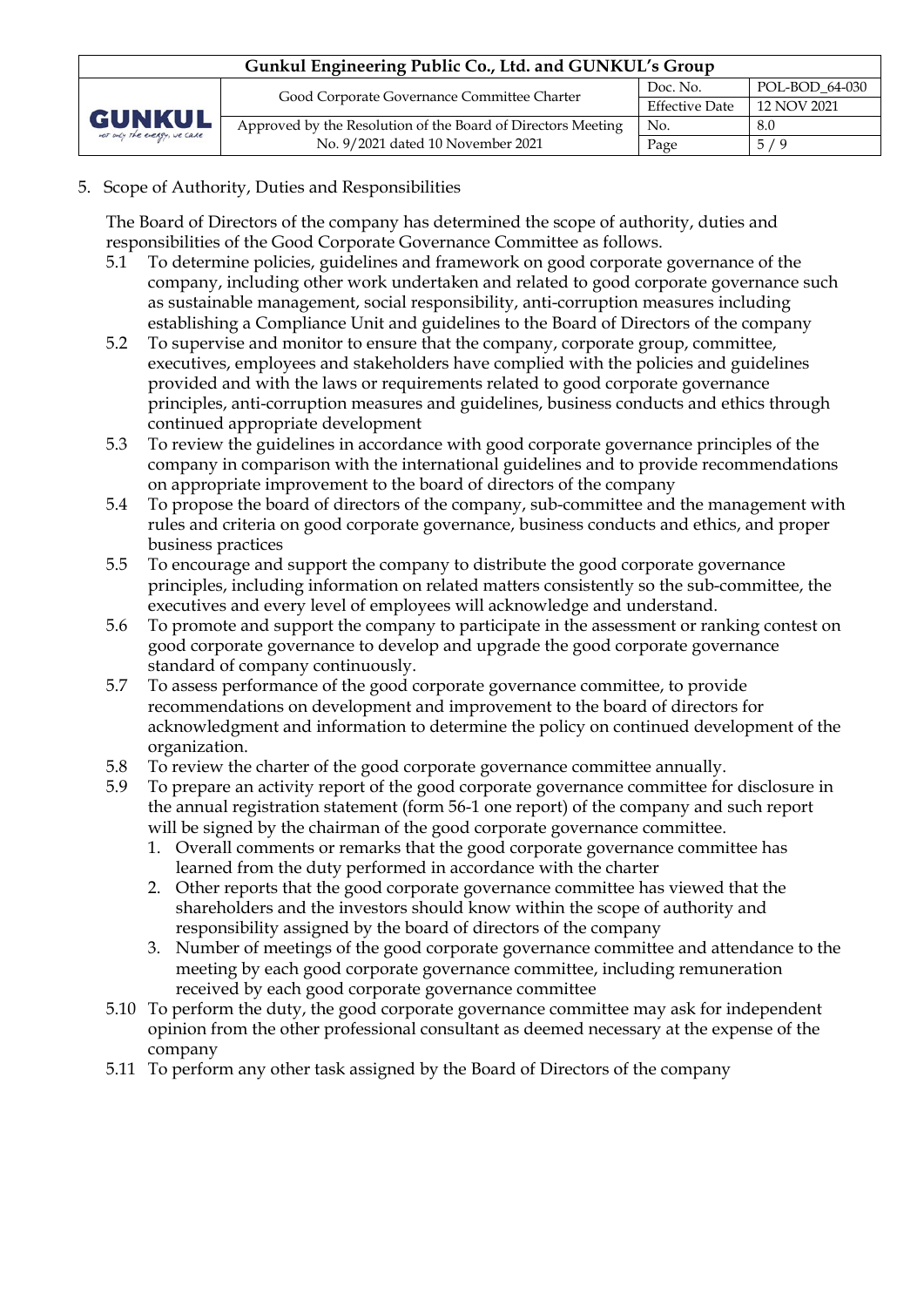| Gunkul Engineering Public Co., Ltd. and GUNKUL's Group |                                                              |                       |                |  |  |
|--------------------------------------------------------|--------------------------------------------------------------|-----------------------|----------------|--|--|
| <b>GUNKUL</b><br>not only the energy, we care          | Good Corporate Governance Committee Charter                  | Doc. No.              | POL-BOD 64-030 |  |  |
|                                                        |                                                              | <b>Effective Date</b> | 12 NOV 2021    |  |  |
|                                                        | Approved by the Resolution of the Board of Directors Meeting | No.                   | 8.0            |  |  |
|                                                        | No. 9/2021 dated 10 November 2021                            | Page                  | 6/9            |  |  |

# 6. Meeting

- 6.1 Number of Meeting
	- 6.1.1 The Good Corporate Governance Committee is required to arrange a meeting at least four times a year and the additional meeting may be arranged as deemed suitable to the Chairman of the Good Corporate Governance Committee.
	- 6.1.2 The Chairman of the Good Corporate Governance Committee may call for a meeting in a special case as deemed necessary or if requested by the member of the Good Corporate Governance Committee or the Chairman of the Board of Directors of the company to examine the agenda required to be jointly discussed in particular in addition to the regular meeting.
	- 6.1.3 Details of number of meeting and attendance to the meeting of each member of the Good Corporate Governance Committee member shall be disclosed in the annual registration statement (form 56-1 one report).

# 6.2 Attendants of the Meeting

- 6.2.1 In the meeting of the Good Corporate Governance Committee, at least half of the member of the Good Corporate Governance Committee members are required to attend the meeting to make a quorum of the meeting and the Chairman of the Good Corporate Governance Committee will chair the meeting.
- 6.2.2 If the Chairman of the Good Corporate Governance Committee is not in the meeting or is unable to undertake his duty, the Good Corporate Governance Committee is required to elect one of the Good Corporate Governance Committee to be the chairman of the meeting.
- 6.2.3 The meeting of the Good Corporate Governance Committee may invite the director or executive of the company or the person related to the agenda to attend the meeting for related information.
- 6.2.4 The Secretary of the Good Corporate Governance Committee is required to attend the meeting every time and if there is any necessity that attendance is not possible, the company may assign any person to attend the meeting on his behalf.

# 6.3 Agenda of the Meeting

- 6.3.1 The Good Corporate Governance Committee should set the agenda of the meeting in advance which should include the following agenda.
	- 1. Matters to be informed to the meeting by the chairman
	- 2. Approval on the preceding minutes of the meeting
	- 3. Review of the matters continued from the previous meeting
	- 4. Matters to be discussed
	- 5. Matters to be informed
	- 6. Other matters
- 6.3.2 Supporting documents of the meeting are required to be submitted to the good corporate governance committee and attendants for a suitable period in advance of the meeting date so there is sufficient time to study the information and to request for additional information.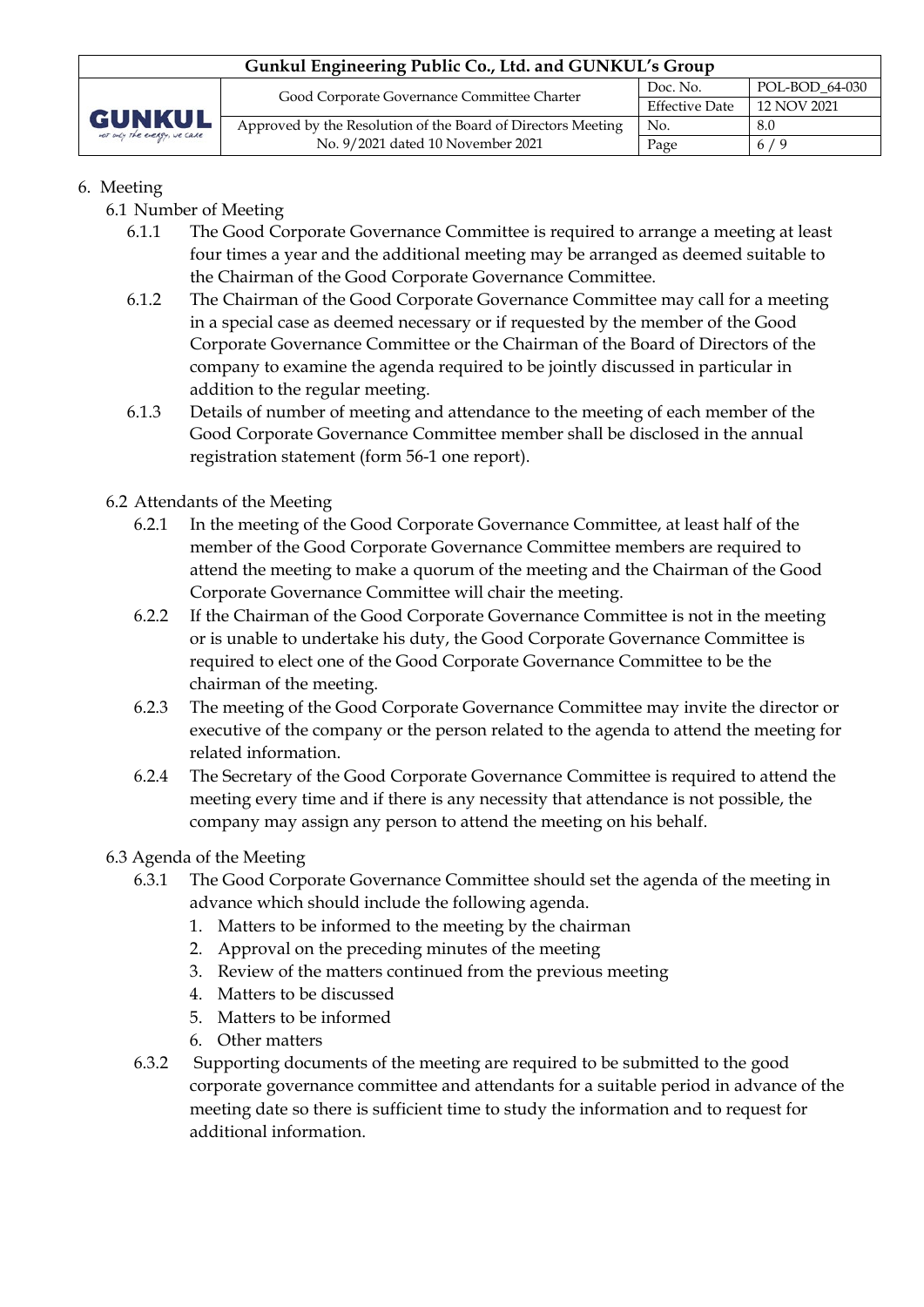| Gunkul Engineering Public Co., Ltd. and GUNKUL's Group |                                                              |                       |                |  |  |
|--------------------------------------------------------|--------------------------------------------------------------|-----------------------|----------------|--|--|
| <b>GUNKUL</b><br>not only the energy, we care          | Good Corporate Governance Committee Charter                  | Doc. No.              | POL-BOD 64-030 |  |  |
|                                                        |                                                              | <b>Effective Date</b> | 12 NOV 2021    |  |  |
|                                                        | Approved by the Resolution of the Board of Directors Meeting | No.                   | 8.0            |  |  |
|                                                        | No. 9/2021 dated 10 November 2021                            | Page                  | 7/9            |  |  |

# 6.4 Voting

- 6.4.1 The resolution of the meeting is required to be passed with the majority vote of the Good Corporate Governance Committee attending the meeting and voting and each member off the Good Corporate Governance Committee has one vote to cast. If the votes are on par, the chairman of the meeting shall cast a decisive vote.
- 6.4.2 The Good Corporate Governance Committee member who has a conflict of interest in the matter discussed is required to suspend his vote on such matter.
- 6.5 Minutes of the Meeting
	- 6.5.1 The Secretary of the Good Corporate Governance Committee or the person assigned is required to prepare the minutes of the meeting and submit the minutes to the Good Corporate Governance Committee without delay.
	- 6.5.2 The Secretary of the Good Corporate Governance Committee or the person assigned is required to submit the minutes and plan (if any) to the related agency to acknowledge and to have a guideline on the work in compliance with the policy and the guideline provided.

# **7. Reporting**

- 7.1 The Good Corporate Governance Committee is required to report to the Board of Directors of the company to acknowledge the outcome of the meeting regularly or the other matters that the Board of Directors of the company should learn together with comments on the guideline and recommendations as deemed suitable
- 7.2 If there is any critical act or matter which may significantly affect the operation of the company or the guideline on supervision on good governance, conducts and business ethics, the Good Corporate Governance Committee is required to report to the Board of Directors of the company within a suitable period.
- 7.3 The Chairman of the Good Corporate Governance Committee is required to disclose the process and criteria on performance assessment of the Good Corporate Governance Committee, the number of the meetings, attendance of each member of the Good Corporate Governance Committee member and remuneration or each member of the Good Corporate Governance Committee member in the annual report and the annual information sheet.

### **8. Performance Assessment**

- 8.1 The Good Corporate Governance Committee has a duty to assess its performance every year through self-assessment and the assessment report will be submitted to the Board of Directors of the company for acknowledgement.
- 8.2 The performance assessment process and criteria of the entire Good Corporate Governance Committee will be disclosed in the annual registration statement (form 56-1 one report).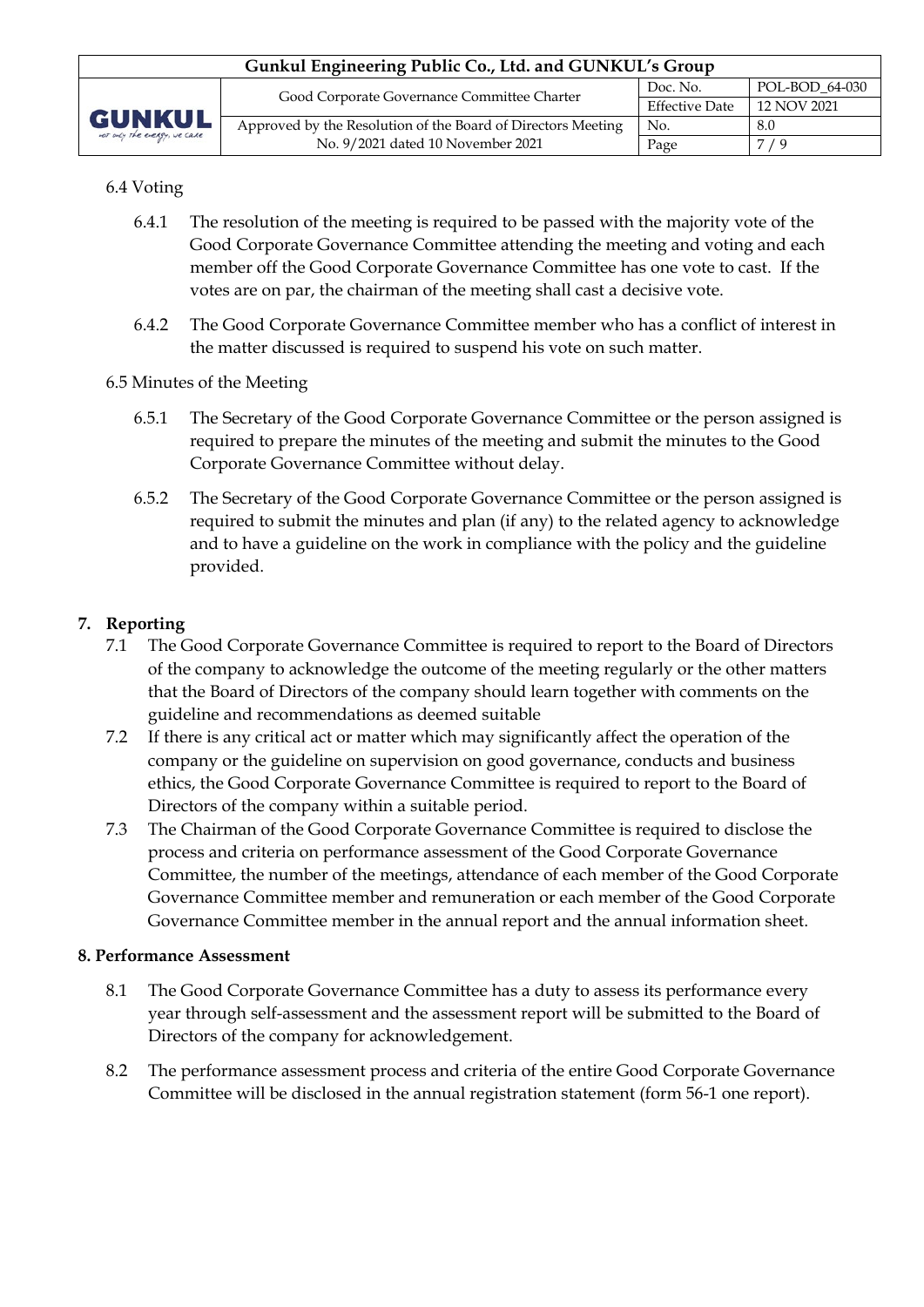| Gunkul Engineering Public Co., Ltd. and GUNKUL's Group |                                                              |                       |                |  |  |
|--------------------------------------------------------|--------------------------------------------------------------|-----------------------|----------------|--|--|
| <b>GUNKUL</b><br>not only the energy, we care          | Good Corporate Governance Committee Charter                  | Doc. No.              | POL-BOD 64-030 |  |  |
|                                                        |                                                              | <b>Effective Date</b> | 12 NOV 2021    |  |  |
|                                                        | Approved by the Resolution of the Board of Directors Meeting | No.                   | 8.0            |  |  |
|                                                        | No. 9/2021 dated 10 November 2021                            | Page                  | 8/9            |  |  |

#### **9. Remuneration**

- 9.1 The Annual General Meeting of Shareholders will determine the remuneration of the Good Corporate Governance Committee.
- 9.2 Remunerations paid in the past year to each member of the Good Corporate Governance Committee are required to be disclosed in the annual registration statement (form 56-1 one report).

### **10. Orientation and Training**

#### 10.1 Orientation

Every new member of the Good Corporate Governance Committee is required to attend the "Orientation for New Director" as provided by the company.

#### 10.2 Training

The policy of the company is to encourage the Good Corporate Governance Committee to attend the training course to enhance knowledge and competence under the good governance supervision plan continuously.

#### **Transitory Provisions**

The person appointed to take the office of the Good Corporate Governance Committee before the date that this Good Corporate Governance Committee Charter is in effect will have the authority and duty as the Good Corporate Governance Committee completely until the expiry of the term or the other person is appointed to make the replacement. This charter will have no effect on any act undertaken before the effective date of this charter. Any act undertaken before this charter is in effect shall be proceeded until its completion. In addition, if the Good Corporate Governance Committee has viewed that the enforcement of this charter on any matter that is made immediately will have an impact on the operation of the company, the Good Corporate Governance Committee may apply the original rules and regulations for the time being.

Any person appointed by the Good Corporate Governance Committee to assume any office before this charter in in effect, including the Secretary of the Risk Management Committee, will have the authority and duty of such post until the expiry of the term or the other person is appointed to make the replacement.